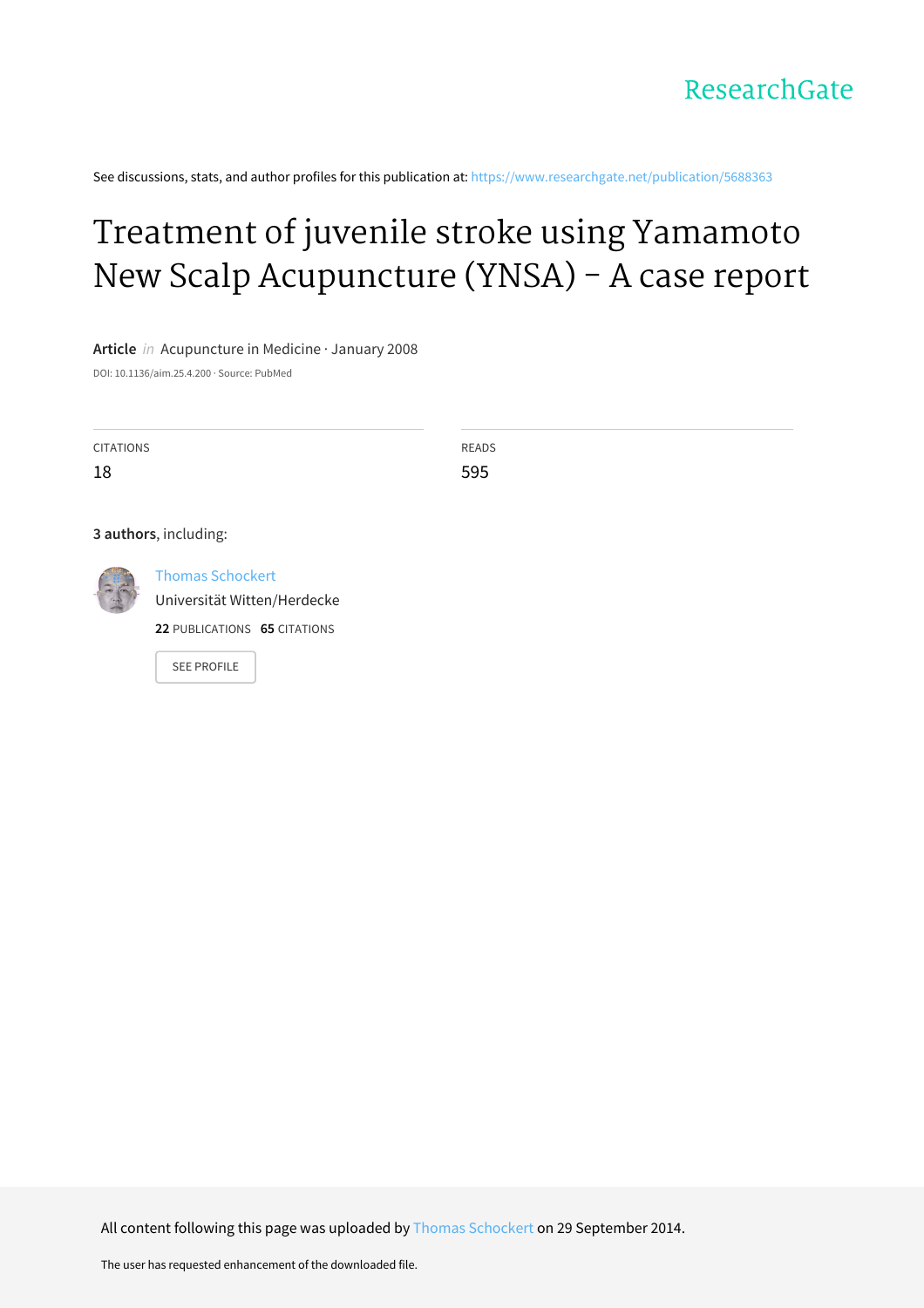## **of juvenile stroke using Yamamoto New Acupuncture (YNSA) – <sup>a</sup> case report** *Toshikatsu<i>YASA*) – a case report *Toshikatsu Yamamoto, Thomas Schockert, Babak Boroojerdi*

#### Toshikatsu Yamamoto Yamamc<br>Hospital Toshikatsu Yam<br>*director*<br>Yamamoto Hos<sub>l</sub><br>Nichinan, Japan  $d$ irector school<br>Schockert,<br>Schockert, **Nichinan**, Japan

*i*<br>*i* Japan<br>*Schockert,<br><i>in general* Japan<br>*i*chockert,<br>*in general*<br>*acupuncture* **Thomas Schocke**<br>*specialist in gen*<br>*medicine*, *acupu*<br>*and naturopathy* chockert,<br>in general<br>acupuncti<br>ppathy<br>Germany medicine, acupuncture *instrustered*<br>*ine, acupun*<br>*sturopathy*<br>Boroojerdi *and naturopathy* Arab<sub>be</sub>r

**Example Hospital**<br>Nideggen, Germany<br>Babak Boroojerdi<br>*neurologist*<br>University Hospital 3<br>60000jerdi<br>*gist*<br>ity Hospit:<br>Germany Babak Boroojerdi<br>neurologist *Thomas Schockert*<br>Aachen, Germany<br>Correspondence:<br>Thomas Schockert Aachen, Germany

Correspondence:

thomas-schockert @gmx.net

#### Abstract

**Example 31**<br>Germany, stroke affects approximately 300 children each year. Treatment options for stroke patients, For children, are limited. A case is described of an 18 month old girl with hemiparesis, who or the affects approximately 300 children each year. Treatment options for stroke patients,<br>arly for children, are limited. A case is described of an 18 month old girl with hemiparesis, who<br>a considerable degree of recover Abstract<br>In Germany, stroke affects approximately 300 children each year. Treatment options for stro<br>particularly for children, are limited. A case is described of an 18 month old girl with hemip<br>showed a considerable degr *YNSA, juvenile stroke, soft laser.*

impairments.<br>Paint and the paint of the paint of the paint of the paint of the paint of the paint of the paint of the paint

#### **Keywords**

*PNSA*, *juvenile stroke*, *s*<br> *Description of the case*  $\frac{1}{\sqrt{1-\frac{1}{2}}\cdot\frac{1}{\sqrt{1-\frac{1}{2}}\cdot\frac{1}{\sqrt{1-\frac{1}{2}}\cdot\frac{1}{\sqrt{1-\frac{1}{2}}\cdot\frac{1}{\sqrt{1-\frac{1}{2}}\cdot\frac{1}{\sqrt{1-\frac{1}{2}}\cdot\frac{1}{\sqrt{1-\frac{1}{2}}\cdot\frac{1}{\sqrt{1-\frac{1}{2}}\cdot\frac{1}{\sqrt{1-\frac{1}{2}}\cdot\frac{1}{\sqrt{1-\frac{1}{2}}\cdot\frac{1}{\sqrt{1-\frac{1}{2}}\cdot\frac{1}{\sqrt{1-\frac{1}{2}}\cdot\frac{1$ 

#### Description of the case

 $\mathbb{R}$ , juvenile stroke, soft laser.<br> **cription of the case**<br>
patient, a three year old girl, suffered from a f the case<br>three year old girl, suffered from a<br>stroke 18 days after an uneventful *ription of the case*<br>patient, a three year old girl, suffered from a<br>orrhagic stroke 18 days after an uneventful<br>followed by generalised seizures. She was the **cription of the case**<br>patient, a three year old girl, suffered from a<br>morrhagic stroke 18 days after an uneventful<br>n, followed by generalised seizures. She was the<br>child of her parents and there was no relevant The pat ient, a three year old girl, suffered from a<br>rhagic stroke 18 days after an uneventful<br>llowed by generalised seizures. She was the<br>ld of her parents and there was no relevant<br>history in the family. The diagnosis of left haem spaces in the space of the minimal followed by generalised seizures. She was the child of her parents and there was no relevant cal history in the family. The diagnosis of left spastic hemiparesis, facial paresis and seizu birth, followed by generalised seizures. She was the h, follo<br>child<br>lical hi<br>d spast<br>made. t child of her parents and there was no relevant<br>istory in the family. The diagnosis of left<br>tic hemiparesis, facial paresis and seizures<br>.<br>the patient was discharged from hospital medical history in the family. The diagnosis of left<br>sided spastic hemiparesis, facial paresis and seizures<br>was made.<br>When the patient was discharged from hospital<br>care, the parents were told that the child would be sided spastic hemiparesis, facial paresis and seizures was made.

for the rest of her life.<br>For the patient was discharged from hospital<br>the parents were told that the child would be<br>for the rest of her life. They were told that made.<br>Vhen the patient was discharged from hospital<br>the parents were told that the child would be<br>led for the rest of her life. They were told that<br>was no known treatment and there was no When the patient was discharged from hospital en the patient was discharged from hospital<br>a parents were told that the child would be<br>d for the rest of her life. They were told that<br>vas no known treatment and there was no<br>of natural recovery from stroke. For this care, the parents were told that the child would be<br>disabled for the rest of her life. They were told that<br>there was no known treatment and there was no<br>chance of natural recovery from stroke. For this<br>reason, the parents disabled for the rest of her life. They were told that For the rest of her life. They were told that<br>is no known treatment and there was no<br>f natural recovery from stroke. For this<br>he parents decided to seek integrative<br>and were offered Yamamoto New Scalp there was no known treatment and there was no (*x*) known the section of the section of the section of the section of the section of the section of the section of the section of the section of the section of the section of the section of the section of the section of nce of natural recovery from stroke. For this<br>son, the parents decided to seek integrative<br>licine, and were offered Yamamoto New Scalp<br>puncture (YNSA).<br>On clinical examination there was a left sided reason, the parents decided to seek integrative m, the parents decided to seek integrative<br>cine, and were offered Yamamoto New Scalp<br>uncture (YNSA).<br>In clinical examination there was a left sided<br>paresis and spastic hemiparesis, together with medio Acupuncture (YNSA).

in mental and were offered Yamamoto 1<br>
uncture (YNSA).<br>
In clinical examination there was a<br>
paresis and spastic hemiparesis, to<br>
in mental and language canacities. EXET (YNSA).<br>
Seal examination there was a left sided<br>
Seand spastic hemiparesis, together with<br>
tal and language capacities.<br>
investigations (cerebral CT and MRI  $\overline{C}$ In clinical examination there was a left sided<br>paresis and spastic hemiparesis, together with<br>in mental and language capacities.<br>maging investigations (cerebral CT and MRI<br>and angiography) performed three weeks after facial paresis and spastic hemiparesis, together with delay in mental and language capacities.

I paresis and spastic hemiparesis, together with<br>y in mental and language capacities.<br>maging investigations (cerebral CT and MRI<br>s and angiography) performed three weeks after<br>showed infarcted areas in the right parietal l a small right sided subdural and language capacities.<br>
Imaging investigations (cerebral CT and MRI<br>
Ins and angiography) performed three weeks after<br>
h showed infarcted areas in the right parietal lobe<br>
a small right sided Imaging investigations (cerebral CT and MRI<br>ans and angiography) performed three weeks after<br>th showed infarcted areas in the right parietal lobe<br>d a small right sided subdural hygroma (collection<br>cerebrospinal fluid). Sev scans and d angiography) performed three weeks after<br>wed infarcted areas in the right parietal lobe<br>all right sided subdural hygroma (collection<br>ospinal fluid). Several focal lesions could be<br>on the MRI scan without any relation to birth showed infarcted areas in the right parietal lobe the infamall right single<br>the prospinal flu<br>d on the M<br>territories. detected on the MRI scan without any relation to<br> *Treatment with YNSA therapy*<br>
YNSA was performed using a 4mW Softlaser – low arterial territories.

#### **Treatment with YNSA therapy**

YNSA was performed using a 4mW Softlaser – low<br>power laser (Bio Laser privat M1 530101, CE 0482;

 GmbH D-46485 Wesel). YNSA is x GmbH D-46485 Wesel). YNSA is<br>used for treatment of pain and motor H D-46485 Wesel). YNSA is<br>or treatment of pain and motor<br>is usually treated ipsilaterally and prax GmbH D-46485<br>illy used for treatment<br>ments. Pain is usually trea<br>is treated contralaterally. generally used for treatment o paresis is treated contralaterally.<sup>5</sup> voprax GmbH D-46485 Wesel). YNSA is<br>erally used for treatment of pain and motor<br>airments. Pain is usually treated ipsilaterally and<br>esis is treated contralaterally.<sup>5</sup><br>In order to find out which sites need to be treated. by used for treatment of pain and motor<br>nnts. Pain is usually treated ipsilaterally and<br>treated contralaterally.<sup>5</sup><br>ler to find out which sites need to be treated,<br>abdominal or neck points are usually impairments. Pain is usually treated ipsilaterally and

ents. Pain is usually treated ipsilaterally and<br>s treated contralaterally.<sup>5</sup><br>der to find out which sites need to be treated,<br>d abdominal or neck points are usually<br>and the patient gives the treating physician is treated contralaterally.<sup>5</sup><br>der to find out which sites need to be treated,<br>1 abdominal or neck points are usually<br>and the patient gives the treating physician<br>about which points are tender. In this case,  $\blacksquare$ In order to find out which sites need to be treated,<br>dard abdominal or neck points are usually<br>ated and the patient gives the treating physician<br>back about which points are tender. In this case,<br>feedback was not possible s standar d abdominal or neck points are usually<br>and the patient gives the treating physician<br>k about which points are tender. In this case,<br>edback was not possible so the following<br>acupuncture points were treated: 'basis point palpated and the patient gives the treating physician lpated and the patient gives the treating physician<br>edback about which points are tender. In this case,<br>ch feedback was not possible so the following<br>mdard acupuncture points were treated: 'basis point<br>for shoulder: point feedb back about which points are tender. In this case, feedback was not possible so the following ard acupuncture points were treated: 'basis point r shoulder; point C for the upper extremity; D for the lower extremity (Figure such feedback was not possible so the following feedback was not possible so the following<br>ard acupuncture points were treated: 'basis point<br>r shoulder; point C for the upper extremity;<br>D for the lower extremity (Figure 1), all on the<br>Also, the 'basal ganglia' and 'cere standard acupuncture points were treated: 'basis point B' for shoulder; point C for the upper extremity;<br>point D for the lower extremity (Figure 1), all on the<br>right. Also, the 'basal ganglia' and 'cerebrum' points<br>were tr B' for shoulder; point C for the upper extremity; and intellectual development conductor the lower extremity (Figure 1), all on the io, the 'basal ganglia' and 'cerebrum' points ated. Because of the difficulties with the and intellectual development, the 'aphasia' point D for the lower extremity (Figure 1), all on the the D for the lower extremity (Figure 1), all on the the the the the the the side of the difficulties with the right side.<br>Secause of the difficulties with the right side.<br>The right side. The right side. right. Also, the 'basal ganglia' and 'cerebrum' points t. Also, the 'basal ganglia' and 'cerebrum' points<br>
e treated. Because of the difficulties with the<br>
uage and intellectual development, the 'aphasia'<br>
'mouth' points were treated on the right side.<br>
'aphasia' point is loca were tre ated. Because of the difficulties wiperated.<br>
A and intellectual development, the 'apputh' points were treated on the right<br>
hasia' point is located in front of the Y points 'spleen' and 'stomach'. language and intellectual development, the 'aphasia' e and intellectual development, the 'aphasia'<br>
buth' points were treated on the right side.<br>
hasia' point is located in front of the ear<br>
ithe Y points 'spleen' and 'stomach'.<br>
'aphasia' point is usually treated in and 'mouth' points were treated on the right side. The 'mouth' is located on the right side.<br>
ia' point is located in front of the ear<br>
"Y points 'spleen' and 'stomach'.<br>
phasia' point is usually treated in<br>
with the 'mouth' point to treat dysphasia. The 'apha between the Y points 'spleen' and 'stomach'.

asia' point is located in front of the ear<br>he Y points 'spleen' and 'stomach'.<br>aphasia' point is usually treated in<br>on with the 'mouth' point to treat dysphasia.<br>of 'brain' points is thought to enhance the en the Y points 'spleen' and 'stomach'.<br>
e 'aphasia' point is usually treated in<br>
the 'mouth' point to treat dysphasia.<br>
hent of 'brain' points is thought to enhance the<br>
of the 'basis' points and the 'brain' point is The 'aphasia' point is usually treated in The 'aphasia' point is usually treated in<br>bination with the 'mouth' point to treat dysphasia.<br>tment of 'brain' points is thought to enhance the<br>ts of the 'basis' points and the 'brain' point is<br>for neurological disorders. combin ation with the 'mouth' point to treat dysphasia.<br>
eent of 'brain' points is thought to enhance the<br>
of the 'basis' points and the 'brain' point is<br>
r neurological disorders. In case of paresis, the<br>
points are treated on t Treatr ment of 'brain' points is thought to enhance the<br>s of the 'basis' points and the 'brain' point is<br>for neurological disorders. In case of paresis, the<br>invies are treated on the contralateral side.<br>points were treated in eac effects of the 'basis' points and the 'brain' point is ects of the 'lead for neurology<br>
10 seconds.<br>
10 seconds. used for neurological disorders. In case of paresis, the logical disorders. In case of paresis, the<br>are treated on the contralateral side.<br>were treated in each session three times<br>s.<br>duration was 21 months. The treatment 'bra in' points are treated on the contralateral side.<br>se points were treated in each session three times<br>10 seconds.<br>Treatment duration was 21 months. The treatment<br>started in January 2004. 18 months after the These for 10 seconds.

points were treated in each session three times<br>seconds.<br>aatment duration was 21 months. The treatment<br>arted in January 2004, 18 months after the<br>and finished in September 2005. During this 9 seconds.<br>
Freatment duration was 21 months<br>
Started in January 2004, 18 m<br>
e, and finished in September 20<br>
45 treatments were performed. time, 45 treatments were performed.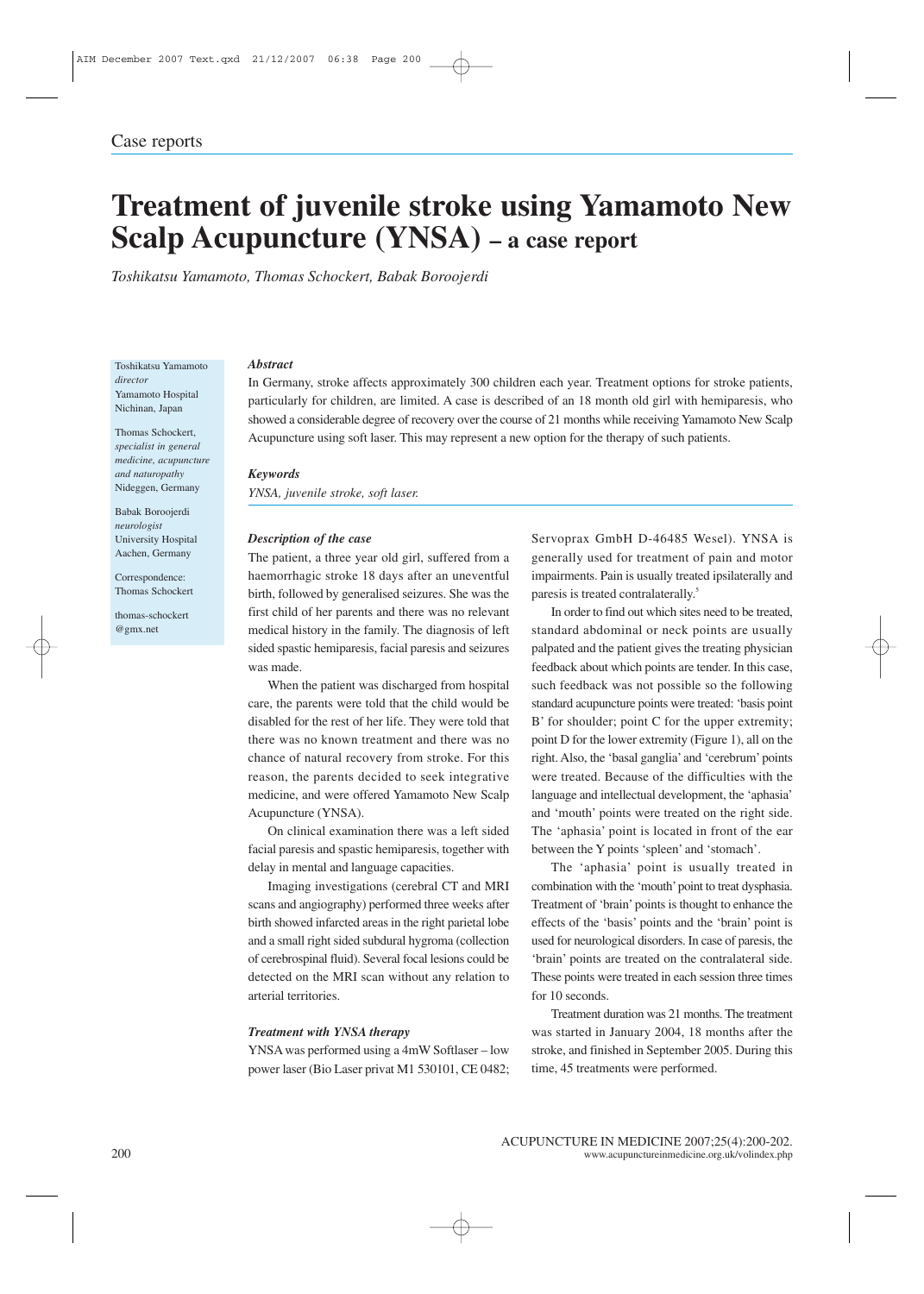

#### **YNSA Basic-Points, Sensory-Points, Brain-Points**

A-Point: cervical spine, devided 1-7 from above B-Point: shoulder, trapezius C-Point: shoulder joint, upper arm, elbow, lower arm, hands/fingers D-Point: lower body/lumbar spine, sacrum, coccyx, lower extremities E-Point: chest/thoracic spine, 1-12 from above *<sup>1</sup> This figure shows the YNSA basic points, as well as the brain points. The YNSA points were*



position and three times for 10 seconds in each session.<br>Effore YNSA the patient could only turn from supine<br>prone position and vice versa. After four YNSA Find the massion.<br>The mobility of the mobility of the left arm<br>an increase in the mobility of the left arm ore YNSA the patient could only turn from supine<br>rone position and vice versa. After four YNSA<br>ions an increase in the mobility of the left arm<br>observed. After 10 sessions it was possible for the Befor EXTERT FOUR SET SERVING A HER FOR SUPER THE SPONGER POSITION And she says an increase in the mobility of the left arm<br>beding an increase in the mobility of the left arm<br>beding to walk with move of all fours, and she starte to prone position and vice versa. After four YNSA prone position and v<br>sions an increase in<br>s observed. After 10 is<br>to move of all fours<br>help of her mother. France in the mobility of the left arm<br>observed. After 10 sessions it was possible for the<br>to move of all fours, and she started to walk with<br>help of her mother.<br>After 23 sessions, she could stand on her own. was observed. After 10 sessions it was possible for the girl to move of all fours, and she started to walk with the help of her mother.

After 23 sessions, she could stand on her own, o move of all fours, and she started to walk with<br>elp of her mother.<br>After 23 sessions, she could stand on her own,<br>1 crawl, had power in her left hand and could<br>and close the left fist. She has had no further of her mother.<br>
In 23 sessions, she could stand on her own,<br>
sawl, had power in her left hand and could<br>
d close the left fist. She has had no further<br>
seizures since the start of the YNSA, and the After 23 sessions, she could stand on her own,<br>ld crawl, had power in her left hand and could<br>n and close the left fist. She has had no further<br>eptic seizures since the start of the YNSA, and the<br>facial paresis has recover could crawl, had power in her left hand and could<br>open and close the left fist. She has had no further<br>epileptic seizures since the start of the YNSA, and the<br>left facial paresis has recovered completely. In<br>addition to YN open and close the left fist. She has had no further epileptic seizures since the start of the YNSA, and the left facial paresis has recovered completely. In addition to YNSA, she has been treated with physical therapy, but no medication has been used. In view

not *as the branch points.* The TNBA points were<br>of the apparent clinical recovery, the investigations<br>were not repeated.<br>*Discussion*<br>Each year, about six million patients suffer from were not repeated.

#### **Discussion**

ot repeated.<br>
sion<br>
vear, about six million patients suffer from<br>
worldwide. In Germany, there are out six million patients suffer from<br>dwide. In Germany, there are<br>300 children who have a stroke each **Example 18**<br>The therapeutic choices suffer from<br>the worldwide. In Germany, there are<br>oximately 300 children who have a stroke each<br>The therapeutic choices for patients with stroke. Each year for children, about six million patients suffer from<br>vorldwide. In Germany, there are<br>ately 300 children who have a stroke each<br>herapeutic choices for patients with stroke,<br>for children, are limited.<sup>34</sup> Physiotherapy strc language therapy, there are roximately 300 children who have a stroke each r. The therapeutic choices for patients with stroke, ecially for children, are limited.<sup>34</sup> Physiotherapy language therapy are used routinely in th approxi mately 300 children who have a stroke each<br>he therapeutic choices for patients with stroke,<br>lly for children, are limited.<sup>3:4</sup> Physiotherapy<br>guage therapy are used routinely in these<br>but are not verv effective. YNSA offer y ear. The therapeutic choices for patients with stroke, specially for children, are limited.<sup>3,4</sup> Physiotherapy nd language therapy are used routinely in these atients but are not very effective. YNSA offers here possible a especially fo and language therapy are used routinely in these<br>patients but are not very effective. YNSA offers here<br>a possible adjuvant therapy to enhance and<br>complement the other therapeutic options without